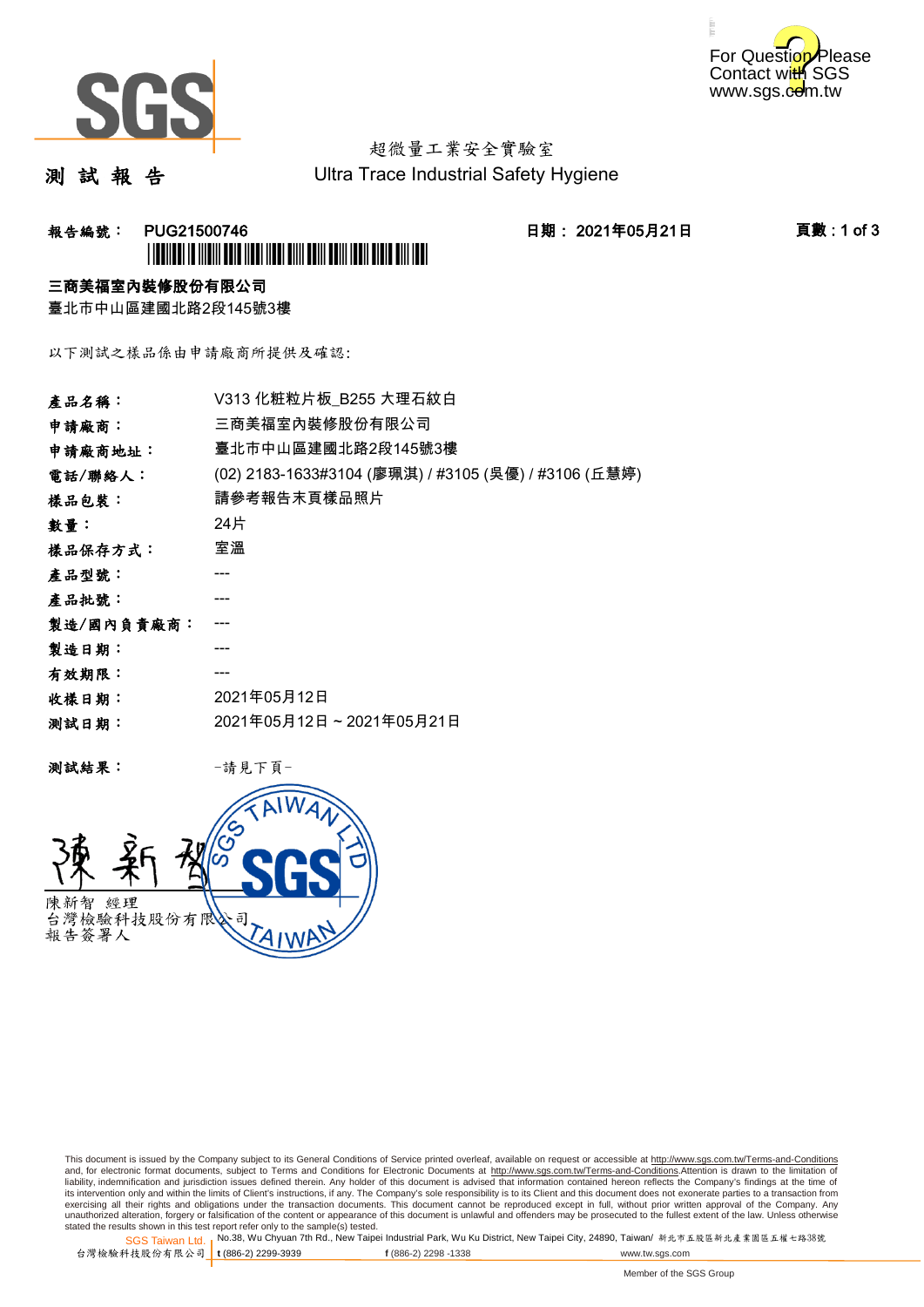

## 超微量工業安全實驗室

測 試 報 告

Ultra Trace Industrial Safety Hygiene

### 報告編號: PUG21500746 日期: 2021年05月21日 頁數 : 2 of 3 \*PUGATION AND AND AND AND A THE BUILDING OF THE BUILDING OF THE U.S. PERSON AND A THE U.S. PERSON AND A THE U.

### 三商美福室內裝修股份有限公司

臺北市中山區建國北路2段145號3樓

### 測試結果:

| 测試項目      | CAS NO.   | 測試方法                                                 | 測試<br>結果 | 定量/偵測<br>極限 | 單位   |
|-----------|-----------|------------------------------------------------------|----------|-------------|------|
| 甲醛釋出量     | ---       | ---                                                  | ---      | ---         | --   |
| 甲醛釋出量-平均值 | $50-00-0$ | ┃本測試參考國家標準106.11.29公布建議檢驗<br>方法-CNS2215粒片板中甲醛釋出量,以分光 | 0.148    | 0.0290      | mg/L |
| 甲醛釋出量-最大值 | $50-00-0$ | 光度計(UV/VIS)檢測。                                       | 0.148    | 0.0290      | mg/L |

備註:

1.測試報告僅就委託者之委託事項提供測試結果,不對產品合法性做判斷。

2.本測試報告之所有檢驗內容,均依委託事項執行檢驗,如有不實,願意承擔完全責任。

3. 本報告不得分離,分離使用無效。

4.若該測試項目屬於定量分析則以「定量極限」表示;若該測試項目屬於定性分析則以「偵測極限」表示。

5.低於定量極限/偵測極限之測定值以「N.D.」或「 陰性」表示。微生物測試低於定量極限以「<定量極限值」表示。

6.甲醛釋出量:

| 記號  | 甲醛釋出量平均值 | 甲醛釋出量最大值 |
|-----|----------|----------|
|     | $0.3$ 以下 | $0.4$ 以下 |
| - ^ | $0.5$ 以下 | $0.7$ 以下 |
| ີ   | 1.5以下    | 2.1以下    |

- END -

SGS Taiwan Ltd. 1 stated the results shown in this test report refer only to the sample(s) tested.<br>Stated the results shown in this test report refer only to the sample(s) tested.

台灣檢驗科技股份有限公司 **t** (886-2) 2299-3939 **f** (886-2) 2298 -1338 www.tw.sgs.com

This document is issued by the Company subject to its General Conditions of Service printed overleaf, available on request or accessible at http://www.sgs.com.tw/Terms-and-Conditions and, for electronic format documents, subject to Terms and Conditions for Electronic Documents at http://www.sgs.com.tw/Terms-and-Conditions.Attention is drawn to the limitation of liability, indemnification and jurisdiction issues defined therein. Any holder of this document is advised that information contained hereon reflects the Company's findings at the time of<br>its intervention only and within t exercising all their rights and obligations under the transaction documents. This document cannot be reproduced except in full, without prior written approval of the Company. Any<br>unauthorized alteration, forgery or falsifi